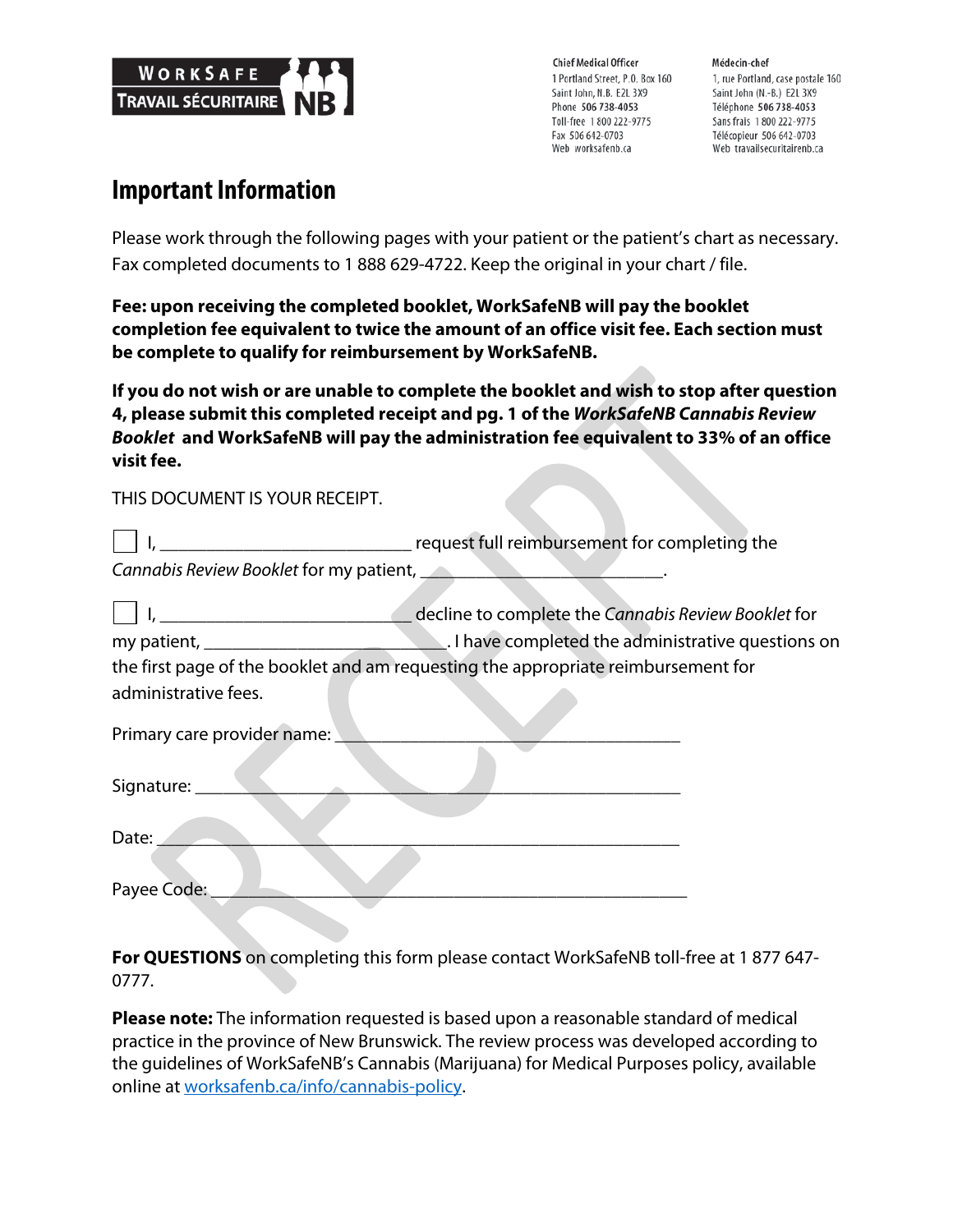

# **WorkSafeNB Cannabis Review Booklet Physician Form – Full Risk Assessment**

**PRIMARY CARE PROVIDER** (FAMILY PHYSICIAN/NURSE PRACTITIONER)

| <b>PATIENT INFORMATION</b>                           |                                                                                                         |            |           |
|------------------------------------------------------|---------------------------------------------------------------------------------------------------------|------------|-----------|
| Patient name:                                        |                                                                                                         |            |           |
| Date of birth:                                       | <u> 1989 - Johann Barn, amerikansk politiker (* 1908)</u>                                               |            |           |
| Address:                                             |                                                                                                         |            |           |
| Phone number:                                        |                                                                                                         |            |           |
| Claim number:                                        | <u> 2008 - Johann Amerikaanse kommunister († 2008)</u>                                                  |            |           |
| Medicare number:                                     |                                                                                                         |            |           |
| 1. Are you this patient's primary care provider?     |                                                                                                         | <b>YES</b> | <b>NO</b> |
| If YES, since _________ Year                         |                                                                                                         |            |           |
| patient?                                             | 2. Are you also the physician medically authorizing cannabis for this                                   | <b>YES</b> | <b>NO</b> |
| If NO, please provide name of authorizing physician: |                                                                                                         |            |           |
|                                                      | 3. The referral to the physician who authorized Medicinal cannabis was:                                 |            |           |
|                                                      | Patient self-referral                                                                                   |            |           |
|                                                      | Patient requested the referral                                                                          |            |           |
|                                                      | I initiated the referral                                                                                |            |           |
| document?                                            | 4. Do you wish to participate in the WorkSafeNB Cannabis Review Process by completing this              |            |           |
|                                                      | YES: PROCEED TO QUESTION 5.                                                                             |            |           |
|                                                      | NO: I recognize WorkSafeNB may conduct an independent medical<br>evaluation to complete the assessment. |            |           |
|                                                      | STOP HERE. SUBMIT INVOICE FOR 33% OF AN OFFICE VISIT FEE.                                               |            |           |

Copyright protected 2018 ©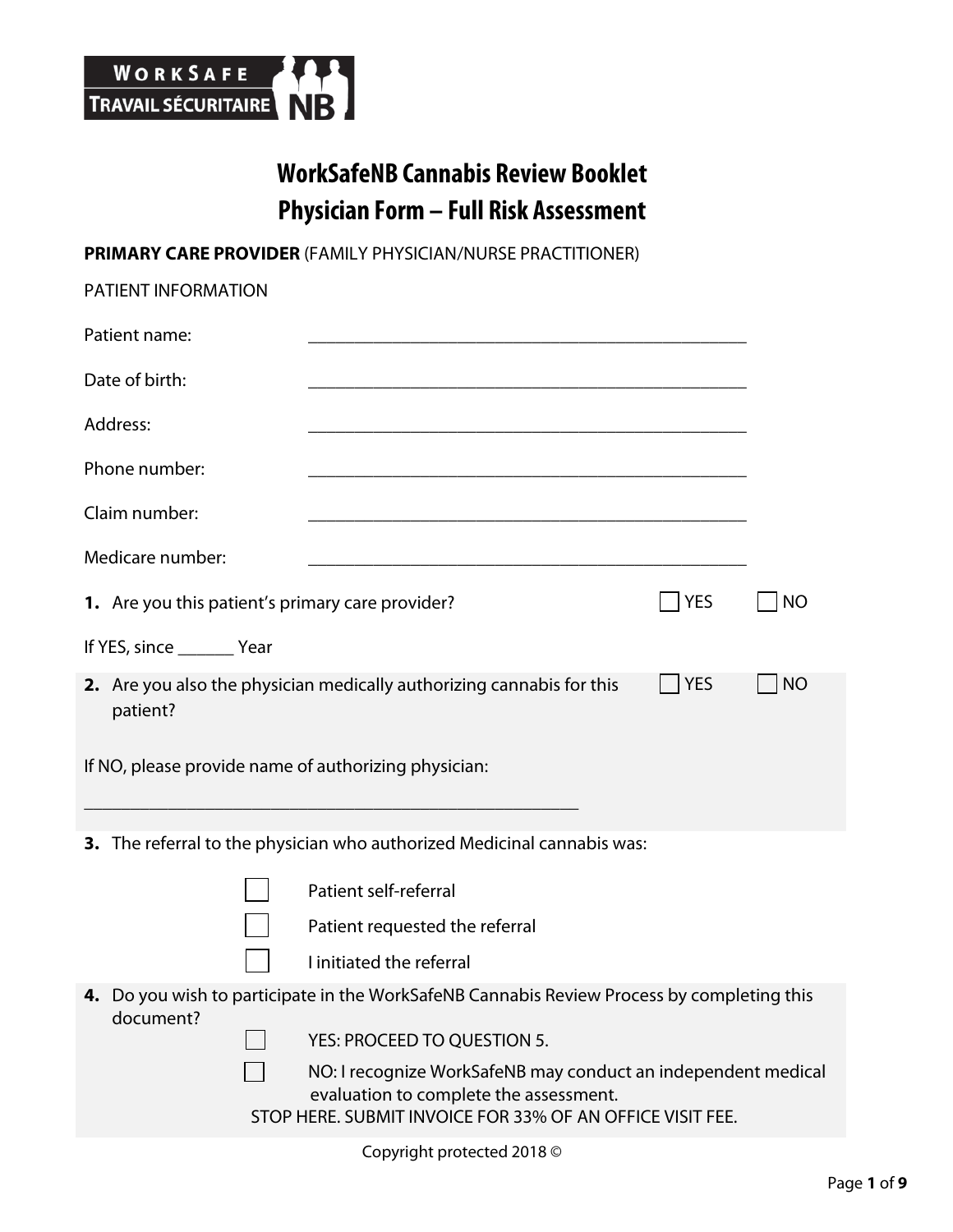| 5. What are the <b>patient's specific symptoms</b> for which medical authorization for cannabis is |
|----------------------------------------------------------------------------------------------------|
| being requested (nature and location of symptoms)?                                                 |

\_\_\_\_\_\_\_\_\_\_\_\_\_\_\_\_\_\_\_\_\_\_\_\_\_\_\_\_\_\_\_\_\_\_\_\_\_\_\_\_\_\_\_\_\_\_\_\_\_\_\_\_\_\_\_\_\_\_\_\_\_\_\_\_\_\_\_\_\_\_\_\_\_\_\_\_\_\_\_\_

\_\_\_\_\_\_\_\_\_\_\_\_\_\_\_\_\_\_\_\_\_\_\_\_\_\_\_\_\_\_\_\_\_\_\_\_\_\_\_\_\_\_\_\_\_\_\_\_\_\_\_\_\_\_\_\_\_\_\_\_\_\_\_\_\_\_\_\_\_\_\_\_\_\_\_\_\_\_\_\_

\_\_\_\_\_\_\_\_\_\_\_\_\_\_\_\_\_\_\_\_\_\_\_\_\_\_\_\_\_\_\_\_\_\_\_\_\_\_\_\_\_\_\_\_\_\_\_\_\_\_\_\_\_\_\_\_\_\_\_\_\_\_\_\_\_\_\_\_\_\_\_\_\_\_\_\_\_\_\_\_

\_\_\_\_\_\_\_\_\_\_\_\_\_\_\_\_\_\_\_\_\_\_\_\_\_\_\_\_\_\_\_\_\_\_\_\_\_\_\_\_\_\_\_\_\_\_\_\_\_\_\_\_\_\_\_\_\_\_\_\_\_\_\_\_\_\_\_\_\_\_\_\_\_\_\_\_\_\_\_\_

**6.** To your knowledge, when did the symptoms begin **(YYYY-MM-DD)?**

**7.** What is the **working diagnosis** responsible for your patient's symptoms?

**8.** How do you think your patient's symptoms impact his or her functioning in occupational and daily activities?

\_\_\_\_\_\_\_\_\_\_\_\_\_\_\_\_\_\_\_\_\_\_\_\_\_\_\_\_\_\_\_\_\_\_\_\_\_\_\_\_\_\_\_\_\_\_\_\_\_\_\_\_\_\_\_\_\_\_\_\_\_\_\_\_\_\_\_\_\_\_\_\_\_\_\_\_\_\_\_\_

\_\_\_\_\_\_\_\_\_\_\_\_\_\_\_\_\_\_\_\_\_\_\_\_\_\_\_\_\_\_\_\_\_\_\_\_\_\_\_\_\_\_\_\_\_\_\_\_\_\_\_\_\_\_\_\_\_\_\_\_\_\_\_\_\_\_\_\_\_\_\_\_\_\_\_\_\_\_\_\_

\_\_\_\_\_\_\_\_\_\_\_\_\_\_\_\_\_\_\_\_\_\_\_\_\_\_\_\_\_\_\_\_\_\_\_\_\_\_\_\_\_\_\_\_\_\_\_\_\_\_\_\_\_\_\_\_\_\_\_\_\_\_\_\_\_\_\_\_\_\_\_\_\_\_\_\_\_\_\_\_

\_\_\_\_\_\_\_\_\_\_\_\_\_\_\_\_\_\_\_\_\_\_\_\_\_\_\_\_\_\_\_\_\_\_\_\_\_\_\_\_\_\_\_\_\_\_\_\_\_\_\_\_\_\_\_\_\_\_\_\_\_\_\_\_\_\_\_\_\_\_\_\_\_\_\_\_\_\_\_\_

\_\_\_\_\_\_\_\_\_\_\_\_\_\_\_\_\_\_\_\_\_\_\_\_\_\_\_\_\_\_\_\_\_\_\_\_\_\_\_\_\_\_\_\_\_\_\_\_\_\_\_\_\_\_\_\_\_\_\_\_\_\_\_\_\_\_\_\_\_\_\_\_\_\_\_\_\_\_\_\_

**9.** Please list therapies trialed to date for your patient's symptoms and condition(s) identified above:

Unable to answer

|              | iviedications trialed (non-cannabilition) (attach another page in necessary) |          |                           |                 |                 |         |  |  |
|--------------|------------------------------------------------------------------------------|----------|---------------------------|-----------------|-----------------|---------|--|--|
| Name of drug | Initiation                                                                   | Maximum  | <b>Beneficial effects</b> | Adverse effects | Reason for      | Date    |  |  |
|              | date                                                                         | dosage   |                           |                 | discontinuation | discon- |  |  |
|              |                                                                              | achieved |                           |                 | (if applicable) | tinued  |  |  |
| i.           |                                                                              |          |                           |                 |                 |         |  |  |
|              |                                                                              |          |                           |                 |                 |         |  |  |
|              |                                                                              |          |                           |                 |                 |         |  |  |
|              |                                                                              |          |                           |                 |                 |         |  |  |
|              |                                                                              |          |                           |                 |                 |         |  |  |
|              |                                                                              |          |                           |                 |                 |         |  |  |
| ii.          |                                                                              |          |                           |                 |                 |         |  |  |
|              |                                                                              |          |                           |                 |                 |         |  |  |
|              |                                                                              |          |                           |                 |                 |         |  |  |
|              |                                                                              |          |                           |                 |                 |         |  |  |
|              |                                                                              |          |                           |                 |                 |         |  |  |
|              |                                                                              |          |                           |                 |                 |         |  |  |
|              |                                                                              |          |                           |                 |                 |         |  |  |
| iii.         |                                                                              |          |                           |                 |                 |         |  |  |
|              |                                                                              |          |                           |                 |                 |         |  |  |
|              |                                                                              |          |                           |                 |                 |         |  |  |
|              |                                                                              |          |                           |                 |                 |         |  |  |
|              |                                                                              |          |                           |                 |                 |         |  |  |
|              |                                                                              |          |                           |                 |                 |         |  |  |

#### Medications trialed (non-cannabinoid) (attach another page if necessary)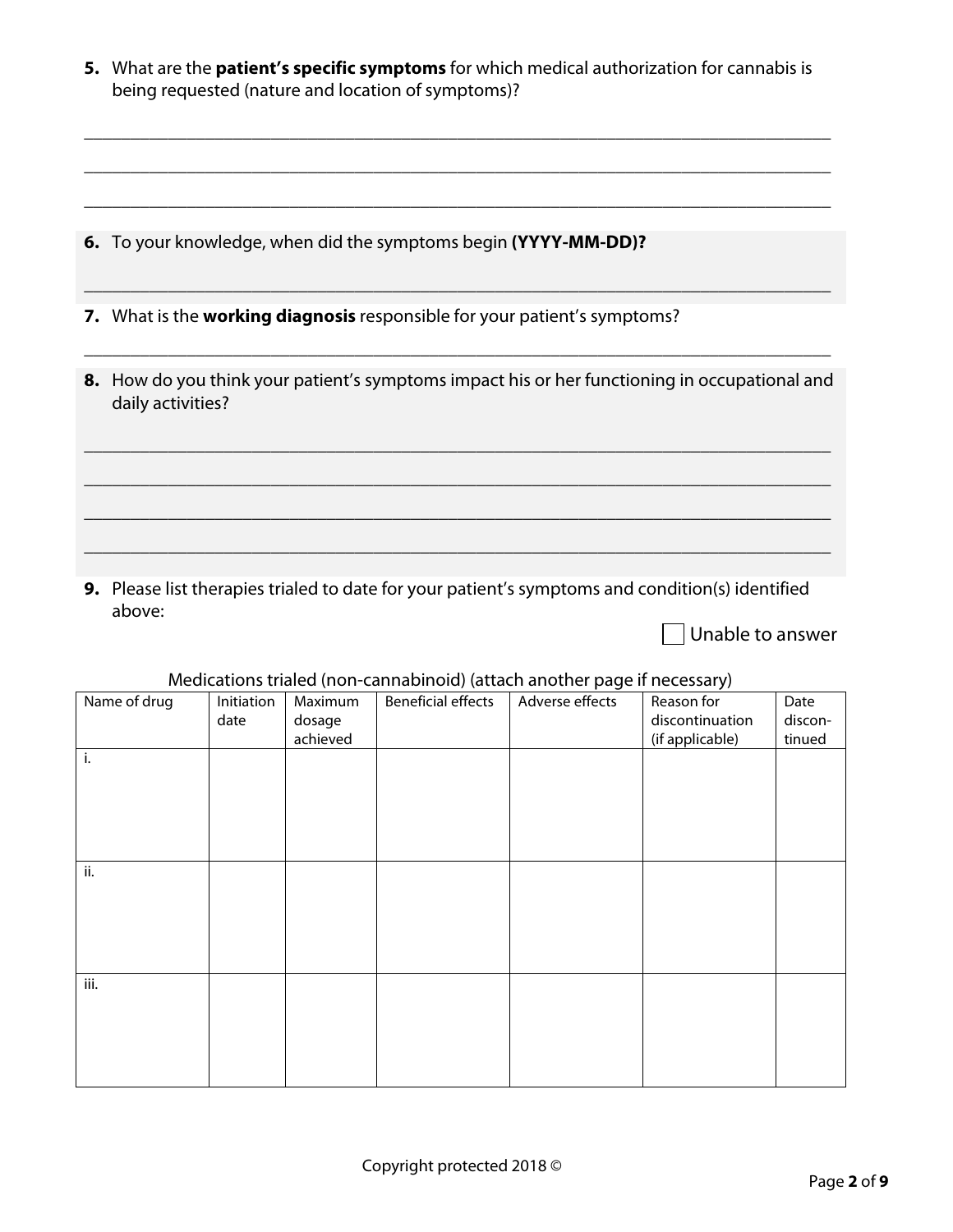| iv. |  |  |  |
|-----|--|--|--|
|     |  |  |  |
|     |  |  |  |
|     |  |  |  |
|     |  |  |  |
|     |  |  |  |
| v.  |  |  |  |
|     |  |  |  |
|     |  |  |  |
|     |  |  |  |

**10.** To your knowledge, has your patient tried any pharmaceutical cannabinoid for the above symptom(s) or condition(s), such as nabilone, nabiximols or other synthetic cannabinoid product? Please include the initiation date, maximum dosage achieved, main effects, side effects, reasons for discontinuation, and date of discontinuation if applicable.

Unable to answer

#### **Pharmaceutical Cannabinoids Trialed**

| Name of<br>cannabinoid     | Initiation<br>date | Maximum<br>dosage<br>achieved | <b>Beneficial effects</b> | Adverse effects | Reason for<br>discontinuation<br>(if applicable) | Date<br>discon-<br>tinued |
|----------------------------|--------------------|-------------------------------|---------------------------|-----------------|--------------------------------------------------|---------------------------|
| i.                         |                    |                               |                           |                 |                                                  |                           |
|                            |                    |                               |                           |                 |                                                  |                           |
| $\overline{\mathsf{ii}}$ . |                    |                               |                           |                 |                                                  |                           |
|                            |                    |                               |                           |                 |                                                  |                           |
|                            |                    |                               |                           |                 |                                                  |                           |
|                            |                    |                               |                           |                 |                                                  |                           |
| iii.                       |                    |                               |                           |                 |                                                  |                           |
|                            |                    |                               |                           |                 |                                                  |                           |
|                            |                    |                               |                           |                 |                                                  |                           |
| iv.                        |                    |                               |                           |                 |                                                  |                           |
|                            |                    |                               |                           |                 |                                                  |                           |
|                            |                    |                               |                           |                 |                                                  |                           |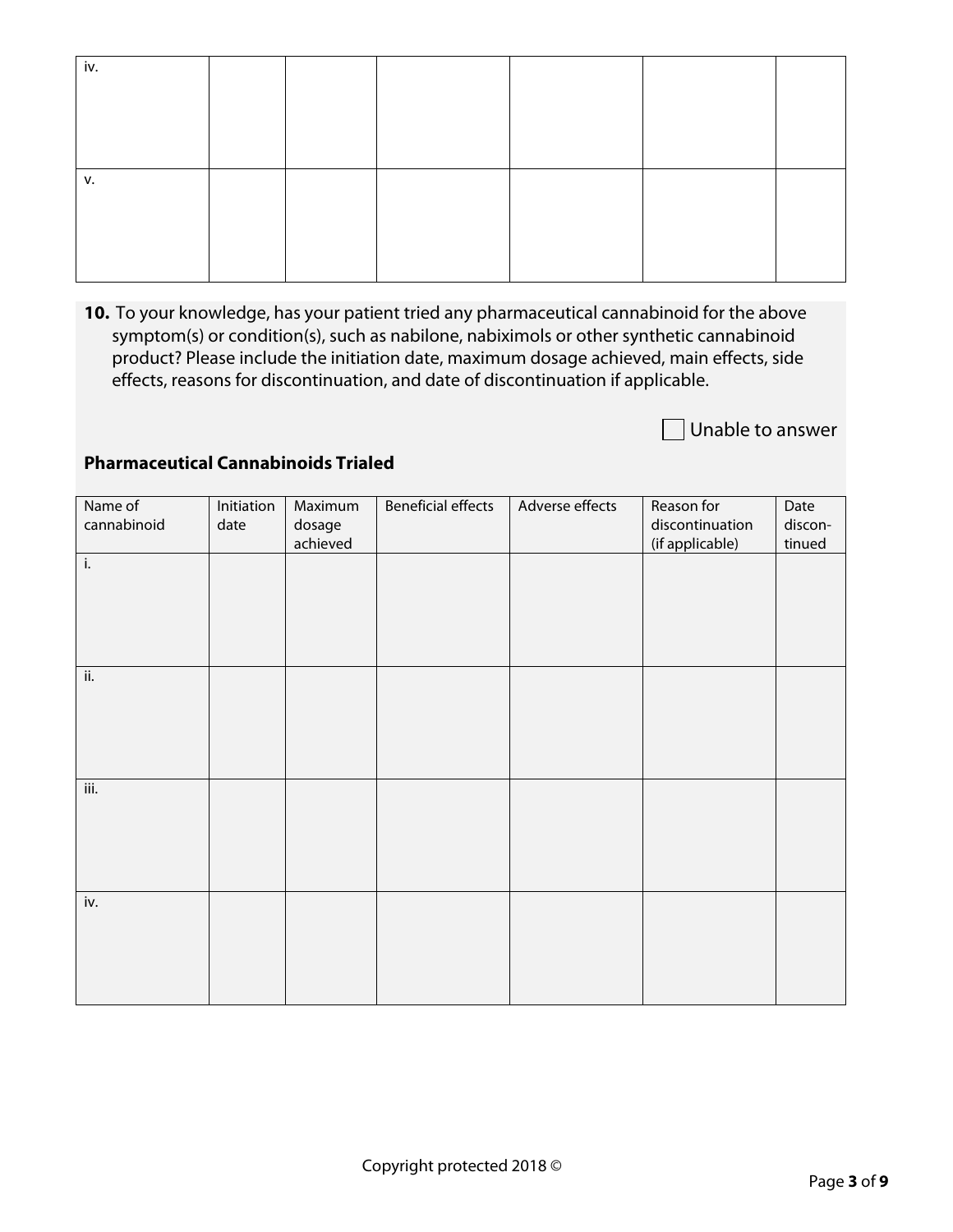**11.**Please list **all current medications** that you know to be prescribed or otherwise medically authorized for your patient, and include the dosage, schedule and indicated condition. (Please attach another page if more space is required)

Unable to answer

### **All Current Medications**

| Name of drug             | Dosage                                                                                  | Schedule | Indicated condition     |
|--------------------------|-----------------------------------------------------------------------------------------|----------|-------------------------|
| i.                       |                                                                                         |          |                         |
|                          |                                                                                         |          |                         |
|                          |                                                                                         |          |                         |
|                          |                                                                                         |          |                         |
| ii.                      |                                                                                         |          |                         |
|                          |                                                                                         |          |                         |
|                          |                                                                                         |          |                         |
|                          |                                                                                         |          |                         |
|                          |                                                                                         |          |                         |
| iii.                     |                                                                                         |          |                         |
|                          |                                                                                         |          |                         |
|                          |                                                                                         |          |                         |
|                          |                                                                                         |          |                         |
| iv.                      |                                                                                         |          |                         |
|                          |                                                                                         |          |                         |
|                          |                                                                                         |          |                         |
|                          |                                                                                         |          |                         |
|                          |                                                                                         |          |                         |
| v.                       |                                                                                         |          |                         |
|                          |                                                                                         |          |                         |
|                          |                                                                                         |          |                         |
|                          |                                                                                         |          |                         |
|                          |                                                                                         |          |                         |
|                          | 12. To your knowledge, was your patient using cannabis prior to the                     |          | <b>YES</b><br><b>NO</b> |
| <b>WorkSafeNB claim?</b> | work injury or onset of the condition for which he or she has a                         |          | <b>UNKNOWN</b>          |
|                          |                                                                                         |          |                         |
|                          | 13. The following information is necessary for risk assessment or potential             |          |                         |
|                          | contraindications. Please list ALL past and current medical conditions of which you are |          |                         |
|                          | aware for this patient. (Please attach another page if more space is required)          |          |                         |
|                          |                                                                                         |          | Unable to answer        |
|                          |                                                                                         |          |                         |
|                          |                                                                                         |          |                         |
|                          |                                                                                         |          |                         |
|                          |                                                                                         |          |                         |
|                          |                                                                                         |          |                         |

\_\_\_\_\_\_\_\_\_\_\_\_\_\_\_\_\_\_\_\_\_\_\_\_\_\_\_\_\_\_\_\_\_\_\_\_\_\_\_\_\_\_\_\_\_\_\_\_\_\_\_\_\_\_\_\_\_\_\_\_\_\_\_\_\_\_\_\_\_\_\_\_\_\_\_\_\_\_\_\_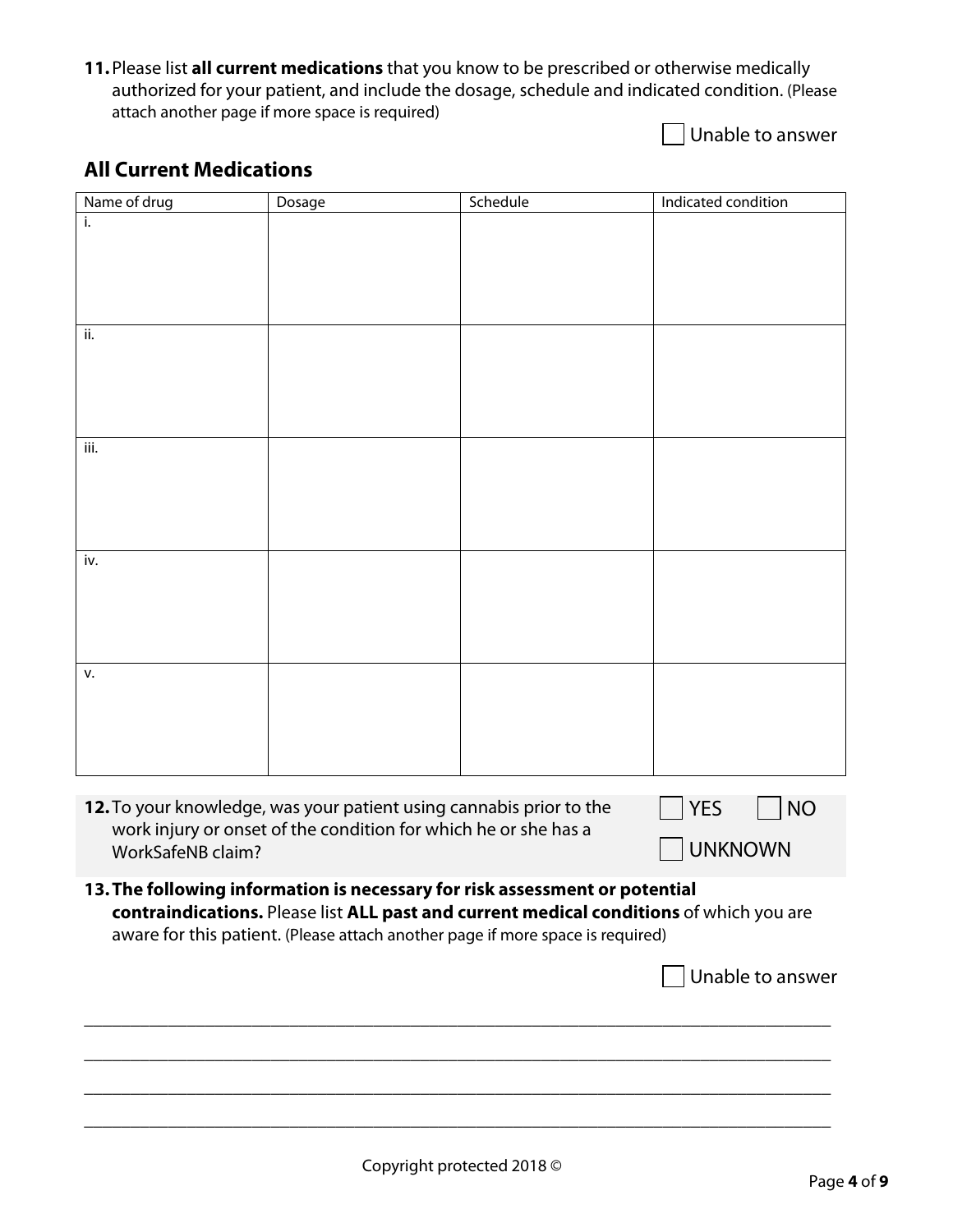| 14. The following information is necessary for risk assessment or potential<br>contraindications. Please list ALL prior surgeries or procedures of which you are aware for |                  |
|----------------------------------------------------------------------------------------------------------------------------------------------------------------------------|------------------|
|                                                                                                                                                                            |                  |
| this patient. (Please attach another page if more space is required)                                                                                                       |                  |
|                                                                                                                                                                            | Unable to answer |
|                                                                                                                                                                            |                  |
|                                                                                                                                                                            |                  |
|                                                                                                                                                                            |                  |
|                                                                                                                                                                            |                  |
|                                                                                                                                                                            |                  |
|                                                                                                                                                                            |                  |
|                                                                                                                                                                            |                  |
|                                                                                                                                                                            |                  |
|                                                                                                                                                                            |                  |
|                                                                                                                                                                            |                  |
|                                                                                                                                                                            |                  |
|                                                                                                                                                                            |                  |
| 15. The following information is necessary for risk assessment or potential                                                                                                |                  |
| contraindications. Please list ALL current and past psychological/psychiatric conditions                                                                                   |                  |
| of which you are aware for this patient. (Please attach another page if more space is required)                                                                            |                  |
|                                                                                                                                                                            | Unable to answer |
|                                                                                                                                                                            |                  |
|                                                                                                                                                                            |                  |
|                                                                                                                                                                            |                  |
|                                                                                                                                                                            |                  |
|                                                                                                                                                                            |                  |
|                                                                                                                                                                            |                  |
|                                                                                                                                                                            |                  |
|                                                                                                                                                                            |                  |
|                                                                                                                                                                            |                  |
|                                                                                                                                                                            |                  |
|                                                                                                                                                                            |                  |
|                                                                                                                                                                            |                  |
| 16. The following information is necessary for risk assessment or potential                                                                                                |                  |
|                                                                                                                                                                            |                  |
| contraindications. Please list ALL abnormal physical findings on current examination,                                                                                      |                  |
| whether related or unrelated to the work injury or condition. Please include any pain or                                                                                   |                  |
| neuropathic findings. (Please attach another page if more space is required)                                                                                               |                  |
|                                                                                                                                                                            | Unable to answer |
|                                                                                                                                                                            |                  |
|                                                                                                                                                                            |                  |
|                                                                                                                                                                            |                  |
|                                                                                                                                                                            |                  |
|                                                                                                                                                                            |                  |
|                                                                                                                                                                            |                  |
|                                                                                                                                                                            |                  |
|                                                                                                                                                                            |                  |
|                                                                                                                                                                            |                  |
|                                                                                                                                                                            |                  |
|                                                                                                                                                                            |                  |
|                                                                                                                                                                            |                  |
|                                                                                                                                                                            |                  |
|                                                                                                                                                                            |                  |
|                                                                                                                                                                            |                  |
|                                                                                                                                                                            |                  |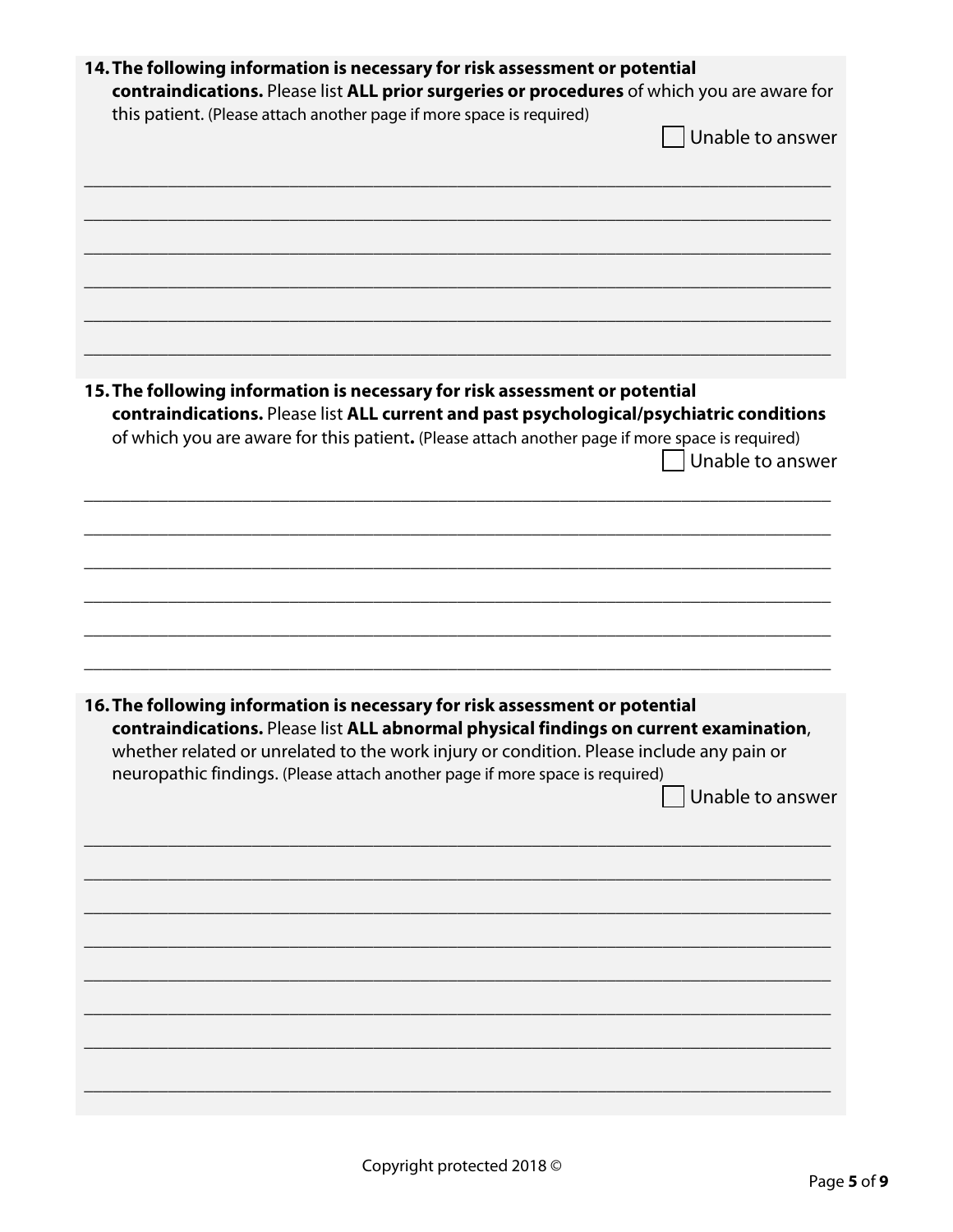| 17. Does your patient smoke tobacco?                                                                                                                                                              | <b>YES</b><br><b>NO</b>                   |
|---------------------------------------------------------------------------------------------------------------------------------------------------------------------------------------------------|-------------------------------------------|
|                                                                                                                                                                                                   | <b>UNKNOWN</b>                            |
| If YES, please provide the amount he or she uses per day to the best of your knowledge, as well<br>as how many years he or she has been a regular tobacco user:                                   |                                           |
|                                                                                                                                                                                                   |                                           |
| <b>18.</b> Does your patient consume alcohol?                                                                                                                                                     | <b>YES</b><br><b>NO</b><br><b>UNKNOWN</b> |
| If YES, please provide the amount he or she uses per day to the best of your knowledge, as well<br>as how many years he or she has been a regular drinker:                                        |                                           |
| 19. To your knowledge, does your patient currently use recreational                                                                                                                               | <b>NO</b><br><b>YES</b>                   |
| drugs other than cannabis?                                                                                                                                                                        | <b>UNKNOWN</b>                            |
| If YES, please provide the type(s) of drug that he or she uses and the amount(s) per day to the<br>best of your knowledge, as well as how many years he or she has been a regular substance user: |                                           |
|                                                                                                                                                                                                   |                                           |
| 20. To the best of your knowledge, does your patient have a history of<br>substance use disorder involving a drug other than cannabis?                                                            | YES<br>$\Box$ NO<br><b>UNKNOWN</b>        |
| If YES, which substance(s) and describe or give a brief summary.                                                                                                                                  |                                           |
|                                                                                                                                                                                                   |                                           |
| 21. If your patient does not use cannabis, please proceed to Question 22.                                                                                                                         |                                           |
| If your patient uses cannabis, please respond to the following statements to the best of your<br>knowledge. If unknown, leave the question blank.                                                 |                                           |

My patient:

i. Takes cannabis in larger amounts or over a longer period than was intended.  $\neg$  YES  $\neg$  NO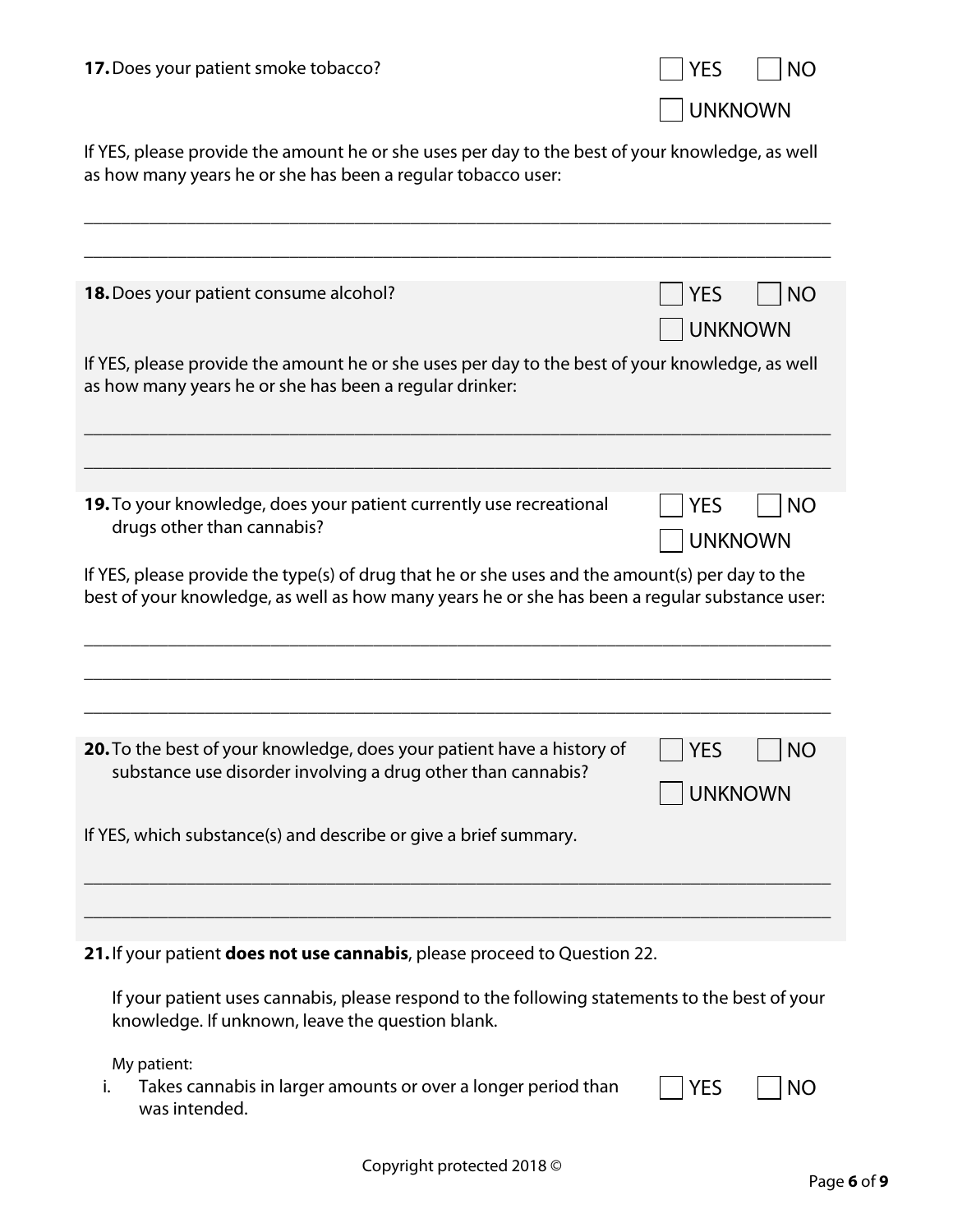| ii.   | Has persistent desire or unsuccessful efforts to cut down or<br>control cannabis use.                                                                                                                                                                                                                                                                        | <b>YES</b> | <b>NO</b> |
|-------|--------------------------------------------------------------------------------------------------------------------------------------------------------------------------------------------------------------------------------------------------------------------------------------------------------------------------------------------------------------|------------|-----------|
| iii.  | Spends a great deal of time in activities necessary to obtain<br>cannabis, use cannabis, or recover from its effects.                                                                                                                                                                                                                                        | <b>YES</b> | <b>NO</b> |
| iv.   | Demonstrates a craving, or a strong desire or urge to use<br>cannabis.                                                                                                                                                                                                                                                                                       | <b>YES</b> | <b>NO</b> |
| v.    | Uses cannabis despite it resulting in a failure to fulfill major role<br>obligations at work, school, or home.                                                                                                                                                                                                                                               | <b>YES</b> | <b>NO</b> |
| vi.   | Uses cannabis despite having persistent or recurrent social or<br>interpersonal problems caused or exacerbated by the effects of<br>cannabis.                                                                                                                                                                                                                | <b>YES</b> | <b>NO</b> |
| vii.  | Gives up or reduces important social, occupational, or<br>recreational activities because of cannabis use.                                                                                                                                                                                                                                                   | <b>YES</b> | <b>NO</b> |
| viii. | Uses cannabis in situations where it is physically hazardous.                                                                                                                                                                                                                                                                                                | <b>YES</b> | <b>NO</b> |
| ix.   | Continues using cannabis despite knowledge of having a<br>persistent or recurrent physical or psychological problem that is<br>likely to have been caused or exacerbated by cannabis.                                                                                                                                                                        | <b>YES</b> | <b>NO</b> |
| X.    | Does your patient show signs of tolerance, as defined by either<br>of the following:                                                                                                                                                                                                                                                                         |            |           |
|       | A need for markedly increased amounts of cannabis to<br>achieve intoxication or desired effect.                                                                                                                                                                                                                                                              | <b>YES</b> | <b>NO</b> |
|       | Markedly diminished effect with continued use of the same<br>amount of cannabis.                                                                                                                                                                                                                                                                             | <b>YES</b> | <b>NO</b> |
| xi.   | Does your patient show signs of withdrawal, as manifested by<br>three (or more) of the following signs and symptoms within<br>approximately one week after cessation of cannabis use (heavy<br>and prolonged: usually daily or almost daily use):                                                                                                            |            |           |
|       | Irritability, anger, or aggression; nervousness or<br>anxiety; sleep difficulty (e.g. insomnia, disturbing<br>dreams); decreased appetite or weight loss;<br>restlessness; depressed mood; at least one of the<br>following physical symptoms causing significant<br>discomfort: abdominal pain, shakiness/tremors,<br>sweating, fever, chills, or headache. | YES        | ΝO        |
|       | 22. Does the following apply to your patient to the best of your knowledge? If unknown, leave<br>the question blank.                                                                                                                                                                                                                                         |            |           |
| i.    | They are under the age of 25                                                                                                                                                                                                                                                                                                                                 | YES        | <b>NO</b> |
| ii.   | They have a personal history or strong family history of<br>psychosis                                                                                                                                                                                                                                                                                        | YES        | <b>NO</b> |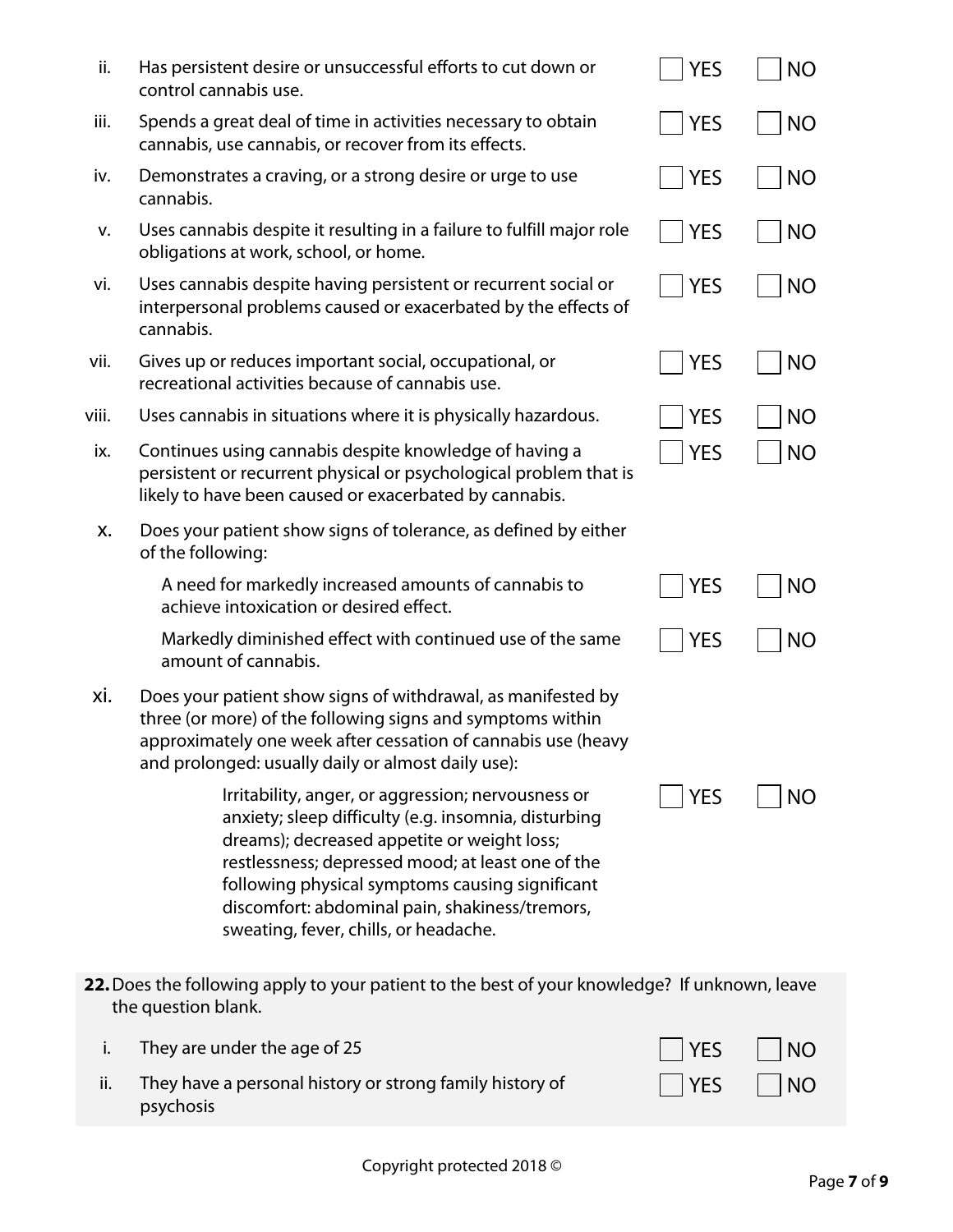| iii.  | They have a current or past cannabis use disorder                                                                                                                          | <b>YES</b> | <b>NO</b> |
|-------|----------------------------------------------------------------------------------------------------------------------------------------------------------------------------|------------|-----------|
| iv.   | They have an active substance use disorder                                                                                                                                 | <b>YES</b> | <b>NO</b> |
| v.    | They have cardiovascular disease (angina, peripheral vascular<br>disease, cerebrovascular disease, arrhythmias)                                                            | <b>YES</b> | <b>NO</b> |
| vi.   | They have respiratory disease                                                                                                                                              | <b>YES</b> | <b>NO</b> |
| vii.  | She is a woman who is pregnant, planning to become pregnant,<br>or breastfeeding                                                                                           | <b>YES</b> | <b>NO</b> |
| viii. | They have a concurrent active mood or anxiety disorder                                                                                                                     | <b>YES</b> | <b>NO</b> |
| ix.   | They smoke tobacco                                                                                                                                                         | <b>YES</b> | <b>NO</b> |
| X.    | They have risk factors for cardiovascular disease                                                                                                                          | <b>YES</b> | <b>NO</b> |
| xi.   | They are a heavy user of alcohol or is taking high doses of<br>opioids, benzodiazepines or other sedating medications,<br>whether prescribed or available over the counter | <b>YES</b> | <b>NO</b> |
|       | 23. In your opinion, does your patient require additional assessment<br>and/or support for psychological condition(s), including issues<br>related to substance misuse?    | <b>YES</b> | NO        |

- If YES, please elaborate.
- **24.**Do you have any concerns for your patient regarding side effects and/or adverse events associated with cannabis use (Check one answer for each selection)?

\_\_\_\_\_\_\_\_\_\_\_\_\_\_\_\_\_\_\_\_\_\_\_\_\_\_\_\_\_\_\_\_\_\_\_\_\_\_\_\_\_\_\_\_\_\_\_\_\_\_\_\_\_\_\_\_\_\_\_\_\_\_\_\_\_\_\_\_\_\_\_\_\_\_\_\_\_\_\_\_

\_\_\_\_\_\_\_\_\_\_\_\_\_\_\_\_\_\_\_\_\_\_\_\_\_\_\_\_\_\_\_\_\_\_\_\_\_\_\_\_\_\_\_\_\_\_\_\_\_\_\_\_\_\_\_\_\_\_\_\_\_\_\_\_\_\_\_\_\_\_\_\_\_\_\_\_\_\_\_\_

| <b>RISKS</b>                                        | <b>NONE</b> | <b>SOME</b> | <b>UNSURE</b> | Unable to<br>evaluate |
|-----------------------------------------------------|-------------|-------------|---------------|-----------------------|
| Medical/psychological<br>side effects               |             |             |               |                       |
| Cannabis dependence                                 |             |             |               |                       |
| Driving impairment                                  |             |             |               |                       |
| Ability to perform or<br>function at work           |             |             |               |                       |
| Ability to meet work site<br>safety standards tasks |             |             |               |                       |